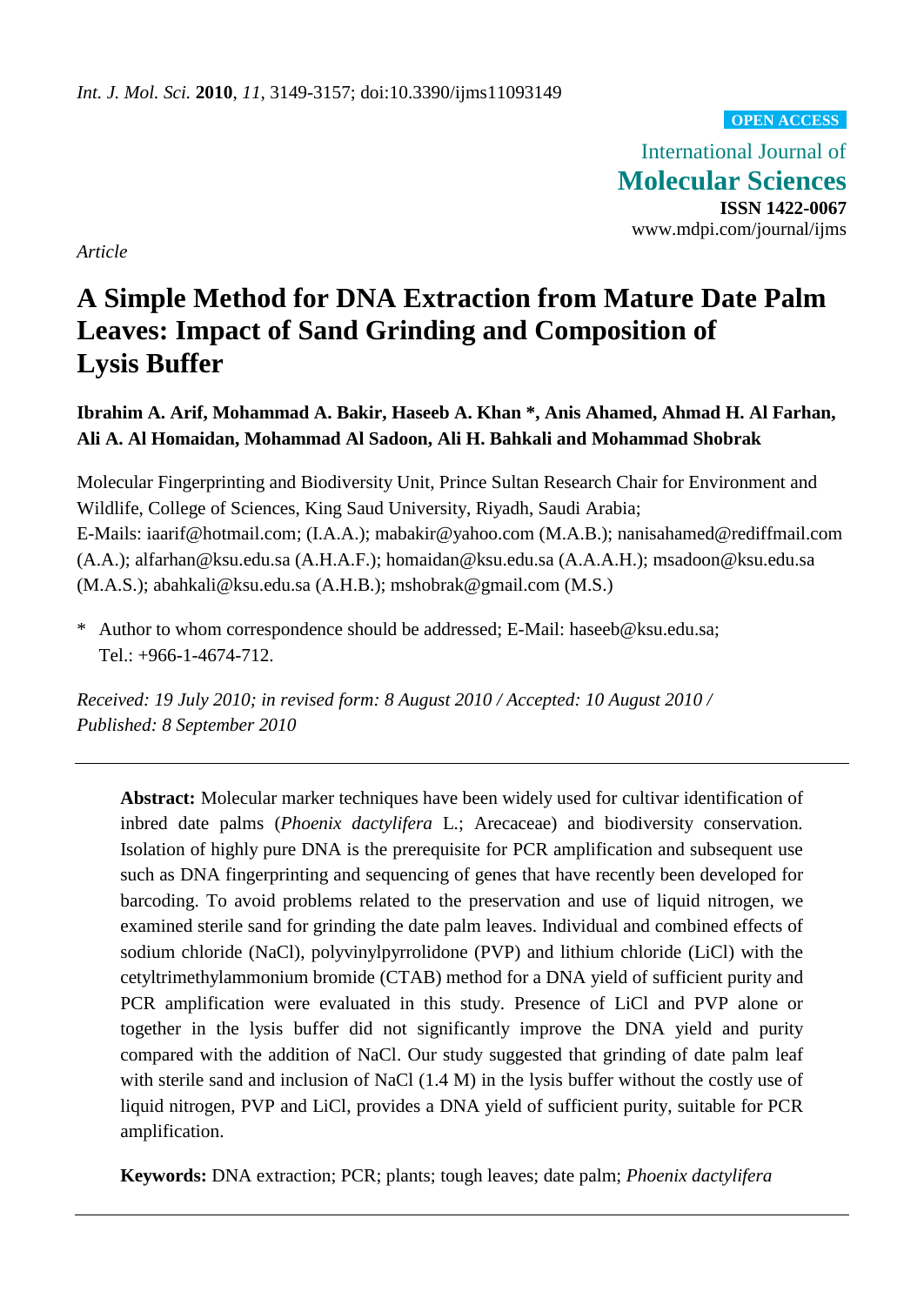#### **1. Introduction**

Most of the plant DNA isolation methods including commercial kits require grinding of the plant material in liquid nitrogen. By virtue of this, any tissue immersed in liquid nitrogen instantly becomes brittle solid to facilitate crushing into powder, with an additional advantage of maintaining the tissue at low temperature. However, the grinding step in liquid nitrogen may be omitted for soft, easy-to-grind materials such as flower-petals [1]. Date palm (*Phoenix dactylifera* L.; Arecaceae), a long-lived dioecious monocotyledon, plays an important socioeconomic role in the Middle East. Date palm leaves are hard, fibrous and the extraction of genomic DNA from the leaves is difficult. To avoid the problems related with the preservation and use of liquid nitrogen, acid-washed sand or glass powder were used for grinding the leaves of date palm [2]. DNA has also been extracted using sand from many genera of rain forest plant species [3]. In many small laboratories of developing countries, liquid nitrogen is not always available. Storage and maintenance of liquid nitrogen is also difficult. The highly versatile cetyl trimethylammonium bromide (CTAB) method has been used for the extraction of DNA from various plant materials [4].

There are three main contaminants associated with plant DNA that can cause considerable difficulties when conducting PCR experiments: polyphenolic compounds, polysaccharides and RNA. Presence of phenolic pool like quercetin, isorhamnetin heterosides,  $(+)$ -catechin,  $(-)$ -epicatechin, 5-caffeoylshikimic acid (dactylifric acid) and its positional isomers (3-caffeoylshikimic acid and 4-caffeoylshikimic acid) that are present in the leaves of date palm [5] may interfere with the successful isolation of PCR amplifiable DNA. Inclusion of sodium chloride (NaCl) with the lysis buffer has been used for removing polysaccharides [6]. Likewise, polyvinylpyrrolidone (PVP) has been recommended for removal of polyphenolic compounds [7] and lithium chloride (LiCl) for RNA [3].

Recently, a combination of NaCl, PVP and LiCl has been used with the CTAB method for the isolation of genomic DNA from coniferous tissues (*Taxus baccata*) [8]. However, the individual effects of NaCl, PVP and LiCl as well as their typical combinations have not been tested for optimal isolation of genomic DNA from plant tissues. In this study, we have examined the individual and combined effects of NaCl, PVP and LiCl in conjunction with the basic CTAB protocol. Our main objective was to optimize a simple, inexpensive and rapid procedure for DNA isolation from tough leaves (date palm) without compromising the yield and purity of DNA.

#### **2. Materials and Methods**

### *2.1. DNA Extraction*

Fresh leaf of date palm (100 mg) was placed in a sterile mortar. Sterile sand (50 mg) and 500 µL of lysis buffer (Table 1; lysis buffers A to E) were added separately to the sterile mortar. Leaf sample was finely crushed using mortar and pestle and allowed to dry at room temperature for about 5 min. Crushed leaf sample with sand (100 mg) was transferred into a 1.5 mL eppendorf tube. The same lysis buffer (1,000 µL) that was used for grinding the leaf was added to the tube and vortexed briefly. The tube was then kept in a water bath at 60  $\degree$  C for 30 min. After mixing by brief vortex, the tube was centrifuged at 9,500 g for 5 min. An aliquot of supernatant (200 µL) was transferred to a new tube, taking care to avoid carryover of any dirt or debris. An equal volume (200 µL) of chloroform: isoamyl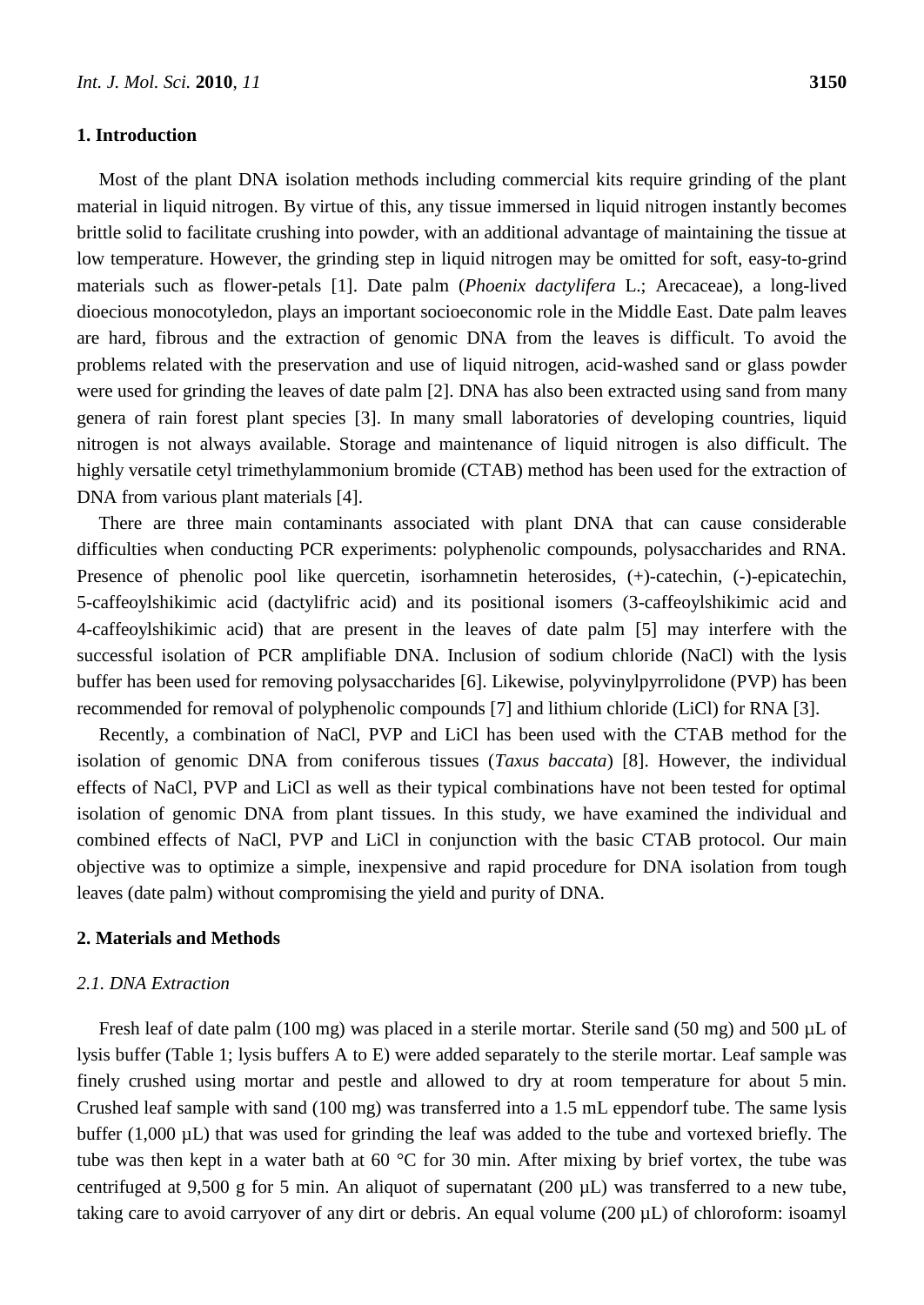alcohol (24:1) was added and the tube was shaken gently top to bottom for 5 min followed by centrifugation at 9,500 g for 5 min. The supernatant (200 µL) was transferred to a new tube and sodium acetate (3.0 M; 20  $\mu$ L) plus cold isopropanol (500  $\mu$ L) were added gently and the tube was kept in the freezer for 5 min followed by centrifugation at 11,500 g for 10 min. The resulting supernatant was discarded and 500 µL of 70% cold ethanol was added and vortexed briefly. After centrifugation at 7,000 g for 5 min, the supernatant was discarded and the tube contents were air dried at room temperature. DNA was eluted with 100  $\mu$ L of TE buffer and kept at 4 °C for further use. Experiments were conducted with 4 individual replicates.

| Lysis<br><b>Buffer</b> | <b>Main components</b>                                                                         | <b>Additives</b> |                            |
|------------------------|------------------------------------------------------------------------------------------------|------------------|----------------------------|
| A                      | Trizma $(1.21 \text{ g}) + Na_2EDTA (0.4 \text{ g}) + CTAB (2.0 \text{ g})$                    |                  |                            |
| B                      | Trizma $(1.21 \text{ g}) + Na_2EDTA (0.4 \text{ g}) + CTAB (2.0 \text{ g})$                    | NaCl $(8.12 g)$  |                            |
| $\mathcal{C}$          | Trizma $(1.21 \text{ g}) + Na_2EDTA (0.4 \text{ g}) + CTAB (2.0 \text{ g})$                    | NaCl $(8.12 g)$  | PVP(2.0 g)                 |
| D                      | Trizma $(1.21 \text{ g}) + \text{Na}_2$ EDTA $(0.4 \text{ g}) + \text{CTAB}$ $(2.0 \text{ g})$ | NaCl $(8.12 g)$  | LiCl $(0.2 g)$             |
| E                      | Trizma $(1.21 \text{ g}) + \text{Na}_2$ EDTA $(0.4 \text{ g}) + \text{CTAB}$ $(2.0 \text{ g})$ | NaCl $(8.12 g)$  | $PVP(2.0 g) + LiCl(0.2 g)$ |

**Table 1.** Constituents of lysis buffers (100 mL, pH 8.0).

Trizma (Sigma-Aldrich), 2-amino-2-hydroxymethyl-1,3-propandiol [Tris(hydroxymethyl) aminomethane;  $Na<sub>2</sub>EDTA$ , ethylinediamine-N,N,N<sup>2</sup>,N<sup>2</sup>-tetra-acetic acid disodium salt; CTAB, cetyl trimethylammonium bromide; NaCl, sodium chloride; PVP, polyvinylpyrrolidone; LiCl, lithium chloride; -, no additives.

#### *2.2. DNA Quantification*

The purity and quantity of isolated DNA were determined spectrophotometrically (GeneQuant-1300; GE Healthcare, UK). Optical density (OD) values at 230, 260 and 280 nm were recorded.

#### *2.3. RAPD-PCR Analysis of Isolated DNA*

Ready-To-Go RAPD analysis beads (GE Healthcare, UK) were used for RAPD-PCR analysis. PCR reaction mixture of 25 µL contained a single bead, 25 pmol of a single RAPD primer, 100 ng of template DNA and sterile distilled water. The bead contained thermostable polymerase (AmpliTaq™ DNA polymerase and stoffel fragment, dNTPs  $(0.4 \text{ mM each})$ , BSA  $(2.5 \mu g)$  and buffer  $[3 \text{ mM MgCl}_2]$ , 30 mM KCl and 10 mM Tris, (pH 8.3)]. The primer used in this study was a 10-mer of arbitrary sequence (5'-GTTTCGCTCC-3'; GE Healthcare, UK).

PCR reaction was performed using a Veriti thermal cycler (Applied Biosystems). PCR condition included 1 cycle of 95 °C for 5 min, followed by 45 cycles of 95 °C for 1 min, 36 °C for 1 min and 72 °C for 2 min. A long (20  $\times$  14 cm) 1.5% agarose gel using 1x TBE buffer containing 0.5 µg/mL of ethidium bromide was used for electrophoresis purposes. Gel image was visualized using Proxima C16 Phi+ (Isogen Life Science) UV transluminator and Opticom (version 3.2.5, OptiGo) imaging system. Gel image analysis and the sizes of RAPD bands were determined using 100 base-pair ladder (GE Healthcare) and TotalLab (TL100 1D; version 2008.01) software. Only amplicons that occurred in all replicate sample amplifications were used in the analysis.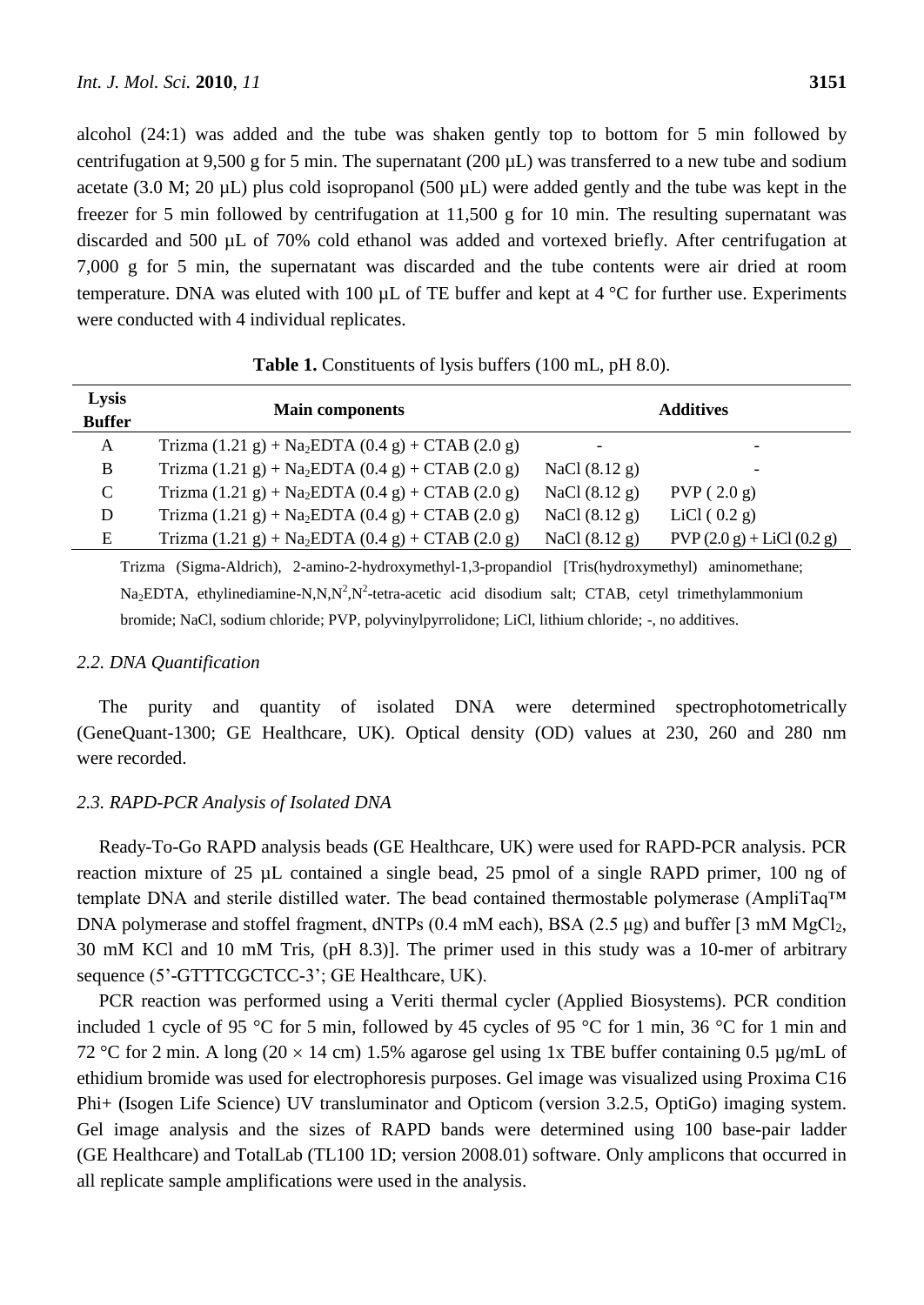#### *2.4. Data Analysis*

OD values of DNA extracted by different lysis buffers were analyzed by ANOVA. Amplified fragments of RAPD-PCR were scored as present (1) or absent (0). Only clear and major bands were scored [9]. Pairwise comparisons based on the proportion of shared bands and bootstrap values (1000 replications) were calculated using the program Free-Tree [10].

#### **3. Results and Discussion**

#### *3.1. DNA Yield and Purity*

Effects of different buffers on DNA yield and purity are illustrated in Figure 1. The results showed that different buffers that we examined for the extraction of DNA provided significantly different levels of yield and purity. DNA extracted with the buffers B, C and D produced a higher yield compared with buffers A and E (Figure 1, upper panel). The ratio of ODs at 260 nm and 280 nm is commonly used to assess the purity of DNA with respect to protein contamination, since proteins (in particular, the aromatic amino acids) tend to absorb at 280 nm. The method dates back to 1942, when Warburg and Christian showed that this ratio is a good indicator of nucleic acid contamination in protein preparations [11]. A ratio of  $\sim$ 1.8 is generally accepted as pure DNA. If the ratio is appreciably lower, it may indicate the presence of protein, phenol or other contaminants that absorb strongly at or near 280 nm. We observed that the ratio of OD values at 260/280 nm were more or less similar (1.7 to 1.9) for all the buffers except buffer A (Figure 1, middle panel). A secondary measure of nucleic acid purity is based on the ratio of OD values at 260 nm and 230 nm. The 260/230 values for pure nucleic acid are often higher than the respective 260/280 values. Expected 260/230 values are commonly in the range of 2.0–2.2. If the ratio is appreciably lower than expected, it may indicate the presence of contaminants which absorb at 230 nm. Ethylenediaminetetraacetic acid (EDTA), carbohydrates and phenol absorb near 230 nm. We found that OD values of 260/230 nm for DNA-extraction using buffers B and D (1.8 to 1.9) were significantly different compared with the others (Figure 1, lower panel).

#### *3.2. PCR Amplification*

RAPD-PCR was conducted to examine the amplification of the isolated DNA by different lysis buffers. DNA isolated by lysis buffers B, C and E showed satisfactory amplifications in PCR. The fingerprint we obtained by using the DNA extracted by these buffers provided higher resolution than those using buffers A and D which did not result in the expected PCR products (Figures 2 and 3). The UPGMA tree constructed using the Jaccard method form the RAPD fingerprinting profile placed buffer B, C and E in the same cluster and separated them from buffers A and D (Figure 3). DNA isolated by using the lysis buffers B, C and E produced 9 clear bands whereas buffers A and D produced 2 (509 and 327 bp) and 6 (1225, 725, 400, 336, 327 and 243 bp) bands, respectively (Figure 2). DNA isolated with buffers B, C and E shared the band of 1225, 986, 937, 894, 725, 400, 336, 327 and 243 bp. Therefore, these seem to be the typical fingerprinting bands of date palm produced by the primer and PCR-conditions used for the experiment. DNA extracted with buffer D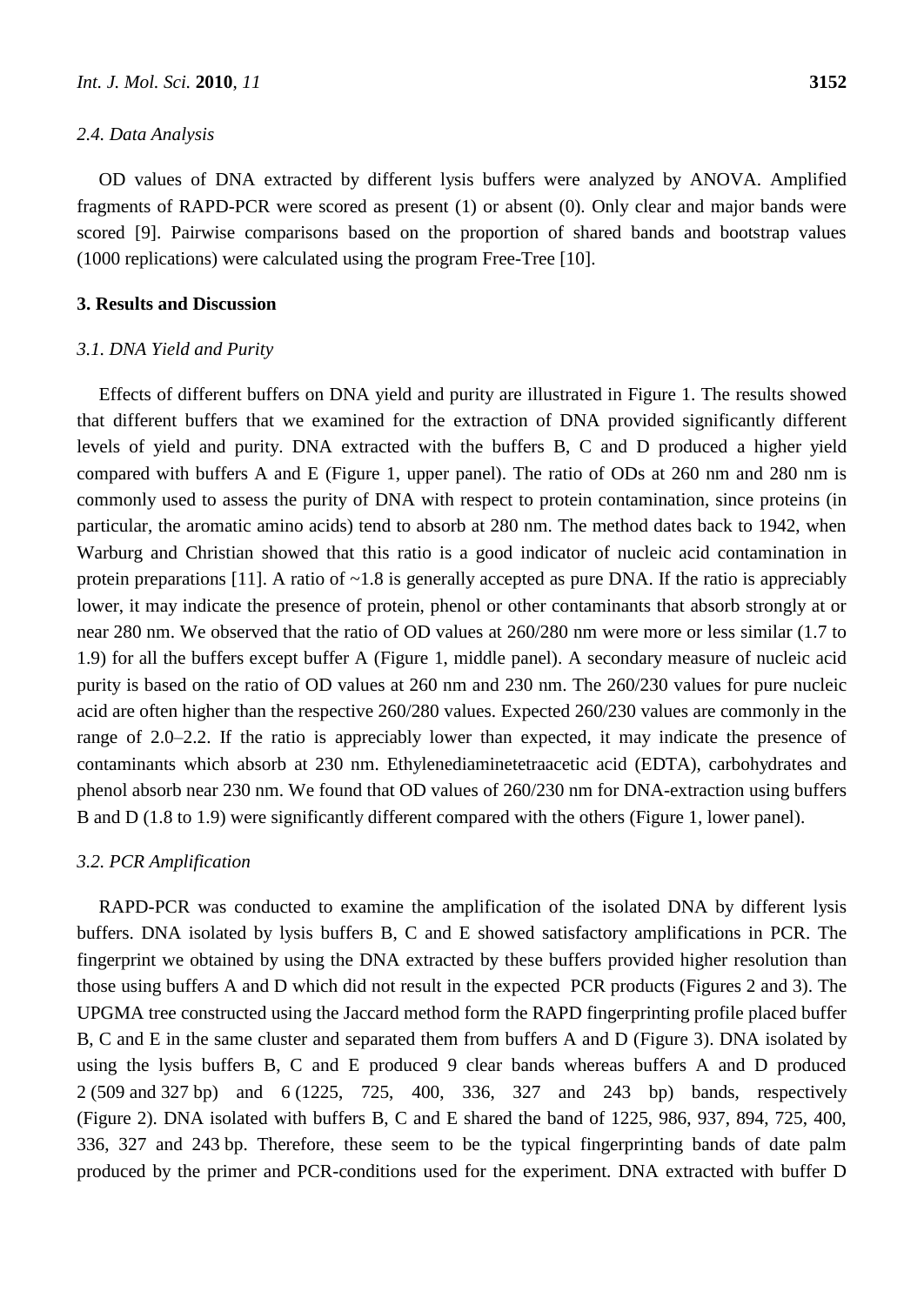was lacking band 986, 937 and 894 bp bands. DNA isolated with buffer A shared only one band (327 bp) with the other lysis buffers used in this study.

**Figure 1.** Effect of different lysis buffers (**A**, **B**, **C**, **D** and **E**) on DNA yield (**i**) and purity (**ii** and **iii**) from mature date palm leaf. Bar represents standard error of the mean. OD, Optical density; \* Yield,  $F = 7.14$ ,  $P = 0.002$ ; \*\* OD value (260/280 nm),  $F = 41.54$ ;  $P = 0$ ; \*\*\* OD value (260/230 nm),  $F = 15.77$ ,  $P = 0$ ; Values expressed by different letters on the bars are significantly different (Tukey test, 5% level).

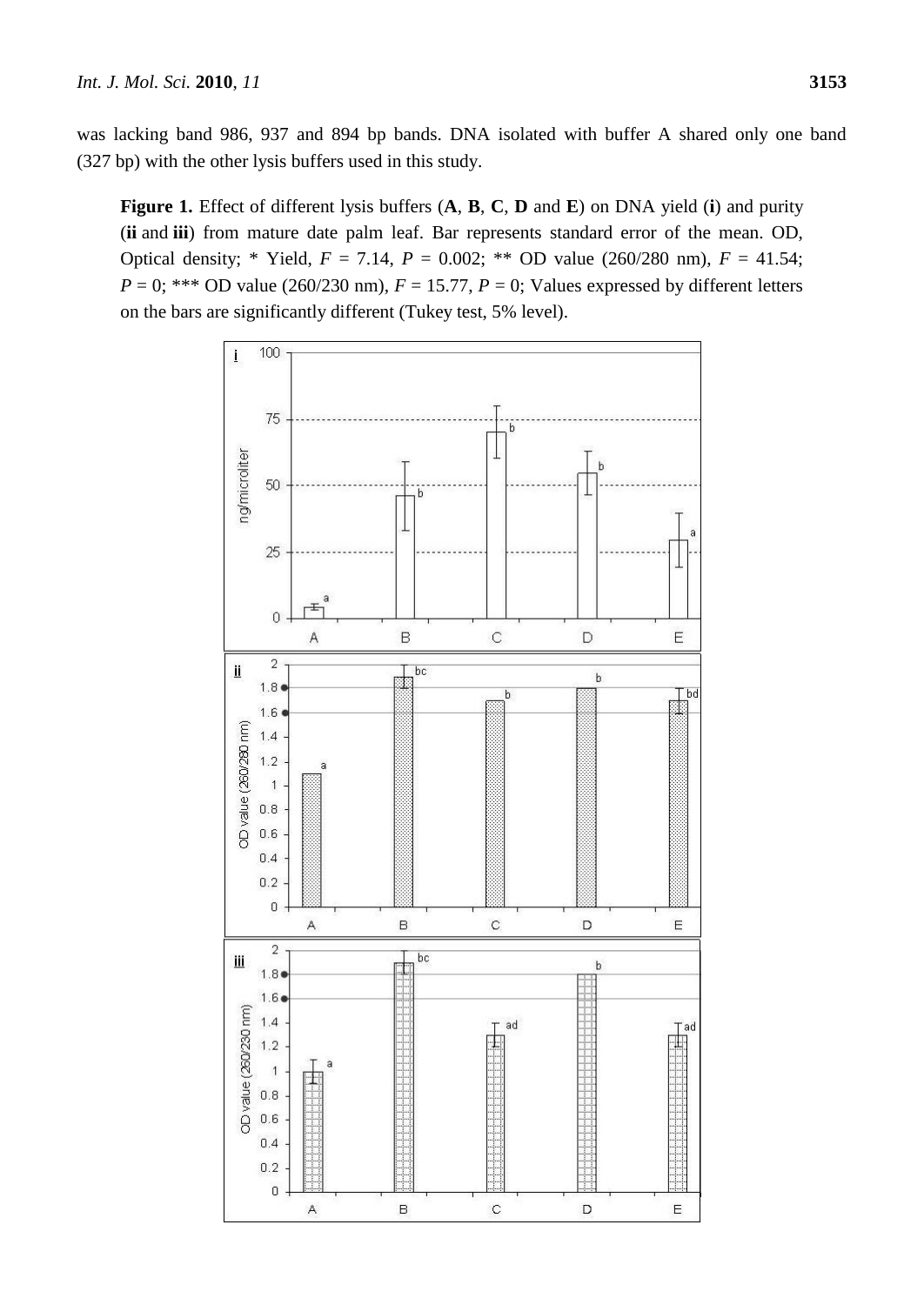**Figure 2.** RAPD-PCR product profiles of extracted DNA from mature leaves of date palm using different lysis buffers. Lane M, 100 bp molecular weight marker; lanes A to E, different lysis buffers. Arrow indicates the 800 bp position.



#### *3.3. Effect of PVP, LiCl and NaCl*

PVP has long been used to bind the polyphenolic compounds and LiCl for removing RNA [12]. In general, PVP is used to purge polyphenols [7] and may promote precipitation of the phenolic compounds [13,14]. PVP forms complex hydrogen bonds with polyphenolic compounds which can be separated from DNA by centrifugation [7]. The presence of polyphenolic compounds was observed to be reduced by using PVP in the DNA extraction procedure [15]. However, our study showed that inclusion of PVP (buffer C) in the lysis buffer did not significantly improve the DNA yield or purity compared with NaCl alone (buffer B) (Figure 1). However, RAPD profiles were similar for both the buffers B and C (Figures 2 and 3).

In order to eliminate RNA from the extracts, LiCl has been used in lysis buffers to selectively precipitate the large molecules of RNA. This selective precipitation is more advantageous than RNAase treatment, in which the RNA is enzymatically degraded into smaller units, but not removed from the extracts [3,16,17]. Our study showed that inclusion of LiCl (buffer D) did not differ from inclusion of NaCl alone (buffer B) in terms of DNA yield and purity (Figure 1) and RAPD fingerprinting results also showed that inclusion of LiCl (buffer D) in the lysis buffer provided less resolution than inclusion of NaCl alone (buffer B) (Figures 2 and 3). Combination of PVP and LiCl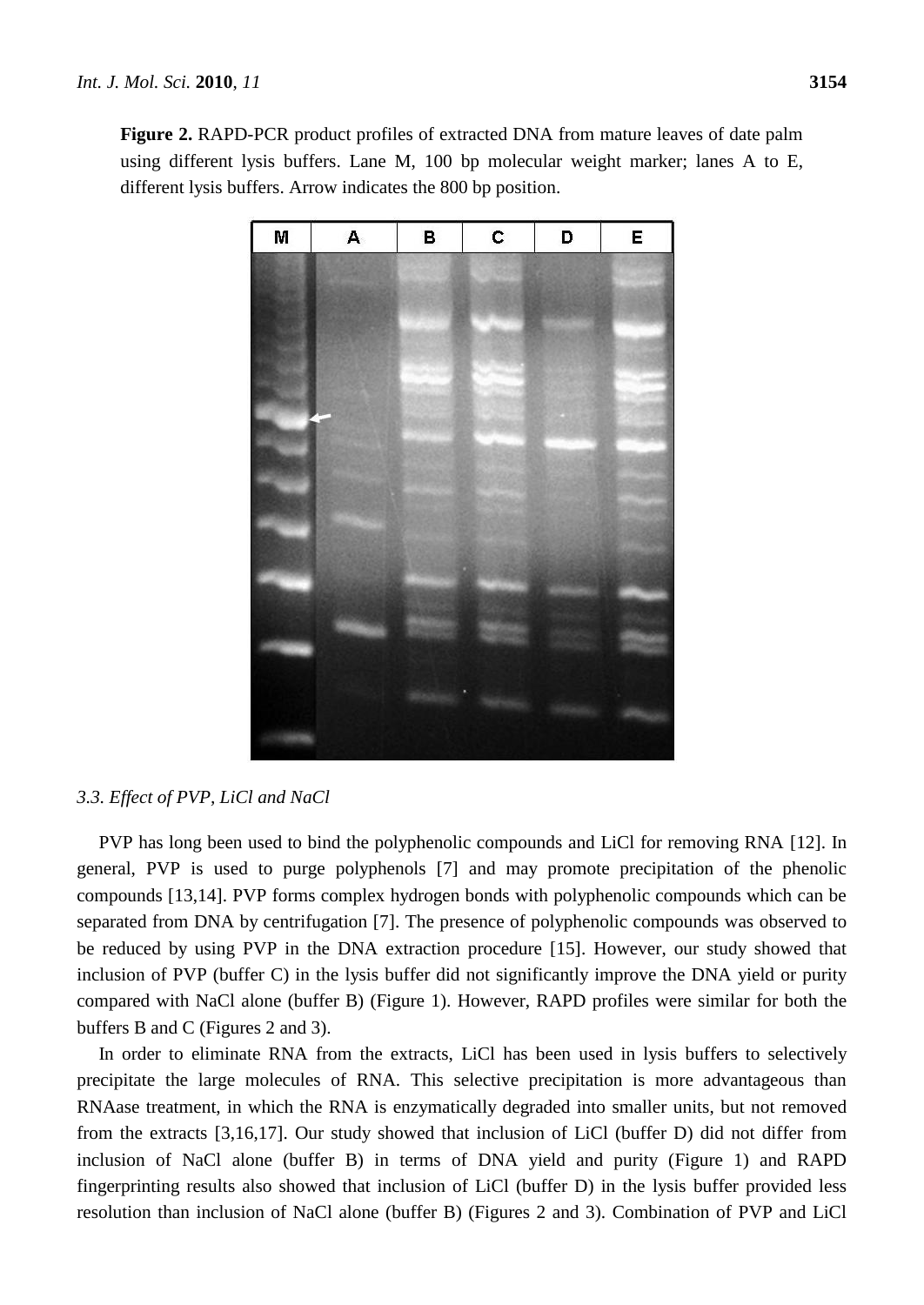(buffer E) in the lysis buffer produced less DNA yield and purity (Figure 1). However, RAPD results were similar in buffers B and C (Figures 2 and 3). Among the contaminants, polysaccharides are difficult to separate from DNA [18]. Polysaccharides interfere with several biological enzymes such as polymerases, ligases and restriction endonucleases [19,20] and the removal of polymerase inhibitors such as polysaccharides favors DNA amplification by PCR [6,15,21]. However, several polymerases for PCR have hit the market in the last decade with typical advantages including robustness against all kinds of inhibitors. Further studies are warranted to evaluate these polymerases for PCR amplification of plant DNA.

**Figure 3.** UPGMA tree constructed using the Jaccard method showing the relationships among isolated DNA using different lysis buffers based on RAPD profiles. Bootstrap values (expressed as percentages of 1000 replications) >50% are shown at branch points.



This study showed that the addition of higher molar concentration of NaCl (1.4 M) alone (buffer B) in the lysis buffer provided better yield and purity compared with the addition of PVP and LiCl (buffers C, D and E) (Figure 1). Thus, the presence of NaCl in the lysis buffer seems to play an important role for the yield of DNA, purity and PCR amplification as buffer A (without addition of NaCl) failed to produce higher yield, purity and RAPD-PCR fingerprinting resolution (Figures 1–3). Inclusion of NaCl alone in the lysis buffer provided significantly better results compared to the addition of LiCl and PVP (Figure 1). High molar concentration of NaCl inhibits co-precipitation of the polysaccharides and DNA [12]. Most of the polysaccharides remove effectively in a single high-salt precipitation at 1.0-2.5 M NaCl. However, at very high concentrations, such as 3.0 M NaCl, the salt precipitates out of solution. NaCl (1.0 M) facilitates the removal of polysaccharides by increasing their solubility in ethanol so that they did not co-precipitate with the DNA [6]. However, higher concentrations of NaCl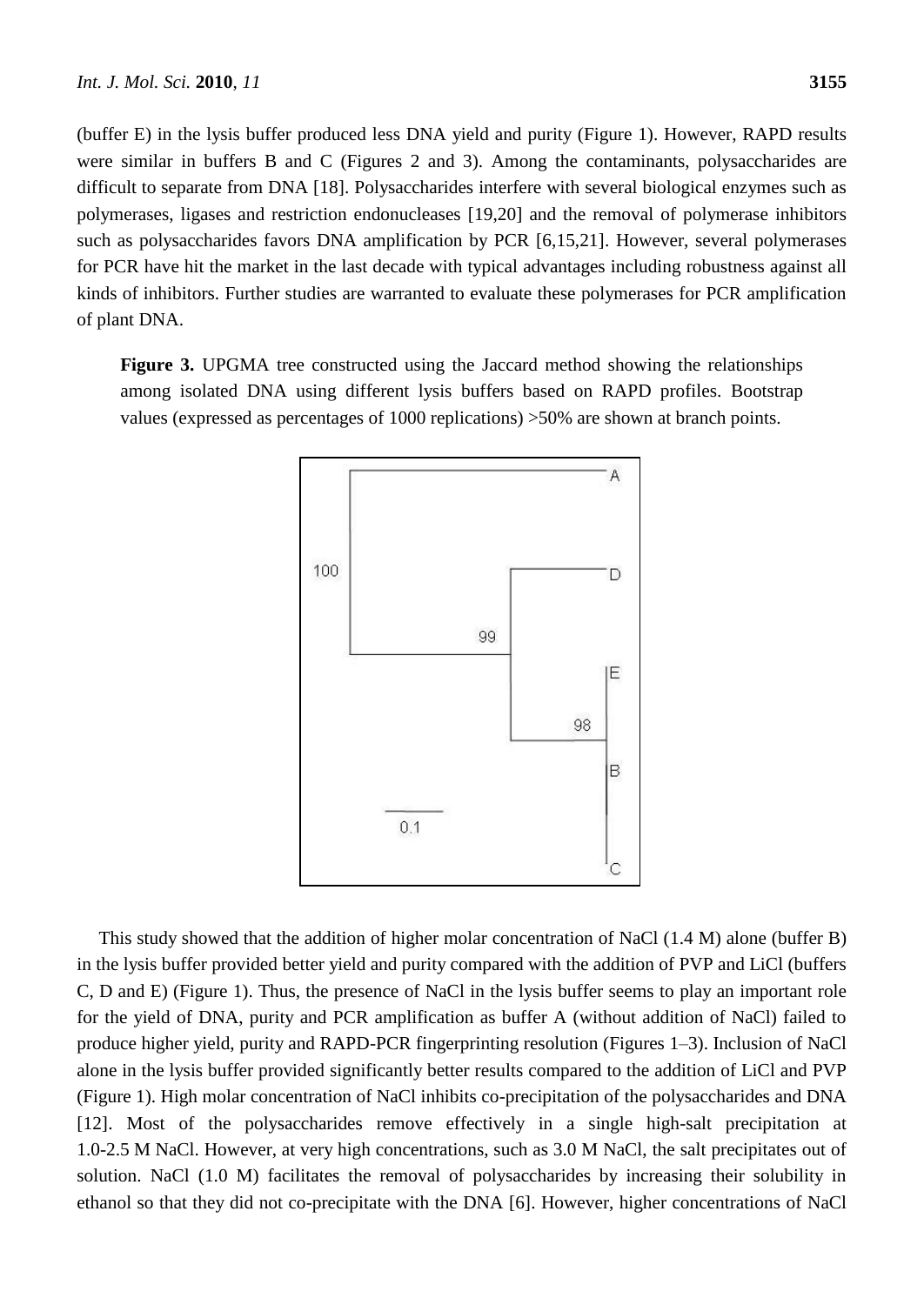(more than 2.5 M) were found to be more effective [15]. Presence of LiCl and PVP alone or together in the buffer did not improve the DNA yield and purity compared with the addition of NaCl alone.

# **4. Conclusion**

In conclusion, this study suggests that grinding of date palm leaves with sterile sand and inclusion of NaCl (1.4 M) in the lysis buffer without the costly use of liquid nitrogen, PVP and LiCl, provides a DNA yield of sufficient purity, suitable for PCR amplification and subsequent use.

# **References**

- 1. Lin, J.Z.; Ritland, K. Flower petals allow simpler and better isolation of DNA for plant RAPD analysis. *Plant Mol. Biol. Rep*. **1995**, *13*, 210–213.
- 2. Ouenzar, B.; Hartmann, C.; Rode, A.; Benslimane, A. Date Palm DNA mini-preparation without liquid nitrogen. *Plant Mol. Biol. Rep.* **1998**, *16*, 263–269.
- 3. Scott, K.D.; Playford, J. DNA lysis technique for PCR in rain forest plant species. *Biotechniques* **1996**, *20*, 974–978.
- 4. Doyle, J.J.; Doyle, J.L. Isolation of plant DNA from fresh tissue. *Focus* **1990**, *12*, 13–15.
- 5. Ziouti, A.; El-Modafar, C.; Fleuriet, A.; EL-Boustani, S.; Macheix, J.J. Phenolic compounds in date palm cultivars sensitive and resistant to *Fusarium oxysporum*. *Biol. Plantarum* **1996**, *38*, 451–457.
- 6. Fang, G.; Hammar, S.; Rebecca, R. A quick and inexpensive method for removing polysaccharides from plant genomic DNA. *Biotechniques* **1992**, *13*, 52–56.
- 7. Maliyakal, E.J. An efficient method for isolation of RNA and DNA from plants containing polyphenolics. *Nucleic Acids Res*. **1992**, *20*, 2381.
- 8. Barzegari, A.; Vahed, S.Z.; Atashpaz, S.; Khani, S.; Omidi, Y. Rapid and simple methodology for isolation of high quality genomic DNA from coniferous tissues (*Taxus baccata*). *Mol. Biol. Rep*. **2010**, *37*, 833–837.
- 9. Collard, B.C.Y.; Mackill, D.J. Start codon targeted (SCoT) polymorphism: a simple, novel DNA marker technique for generating gene targeted markers in plants. *Plant Mol. Biol.* **2009**, *27*, 86–93.
- 10. Pavlícek, A.; Hrdá, S.; Flegr, J. Free-Tree--freeware program for construction of phylogenetic trees on the basis of distance data and bootstrap/jackknife analysis of the tree robustness. Application in the RAPD analysis of genus *Frenkelia*. *Folia. Biol.* **1999**, *45*, 97–99.
- 11. Sambrook, J.; Russell, D.W. *Molecular Cloning: A Laboratory Manual*, 3rd ed.; Cold Spring Harbor Laboratory Press: New York, NY, USA, 2001.
- 12. Jobes, D.V.; Hurley, D.L.; Thien, L.B. Plant DNA isolation: A method to efficiently remove polyphenolics, polysaccharides, and RNA. *Taxon* **1995**, *44*, 379–386.
- 13. Kim, C.S.; Lee, C.H.; Shin, J.S.; Chung, Y.S.; Hyung, N.I. A simple and rapid method for isolation of high quality genomic DNA from fruit trees and conifers using PVP. *Nucleic Acids Res.* **1997**, *25*, 1085–1086.